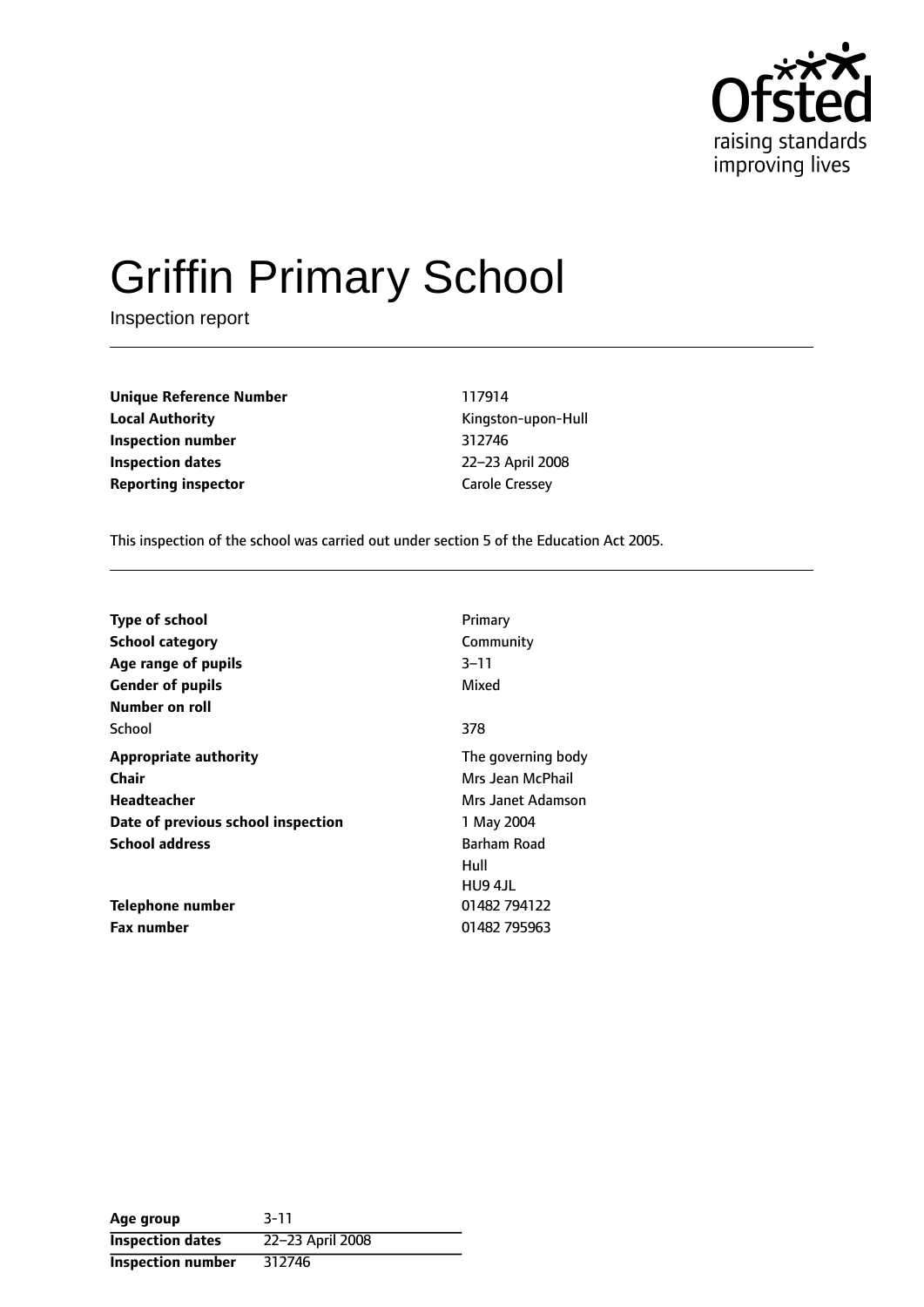.

© Crown copyright 2008

#### Website: www.ofsted.gov.uk

This document may be reproduced in whole or in part for non-commercial educational purposes, provided that the information quoted is reproduced without adaptation and the source and date of publication are stated.

Further copies of this report are obtainable from the school. Under the Education Act 2005, the school must provide a copy of this report free of charge to certain categories of people. A charge not exceeding the full cost of reproduction may be made for any other copies supplied.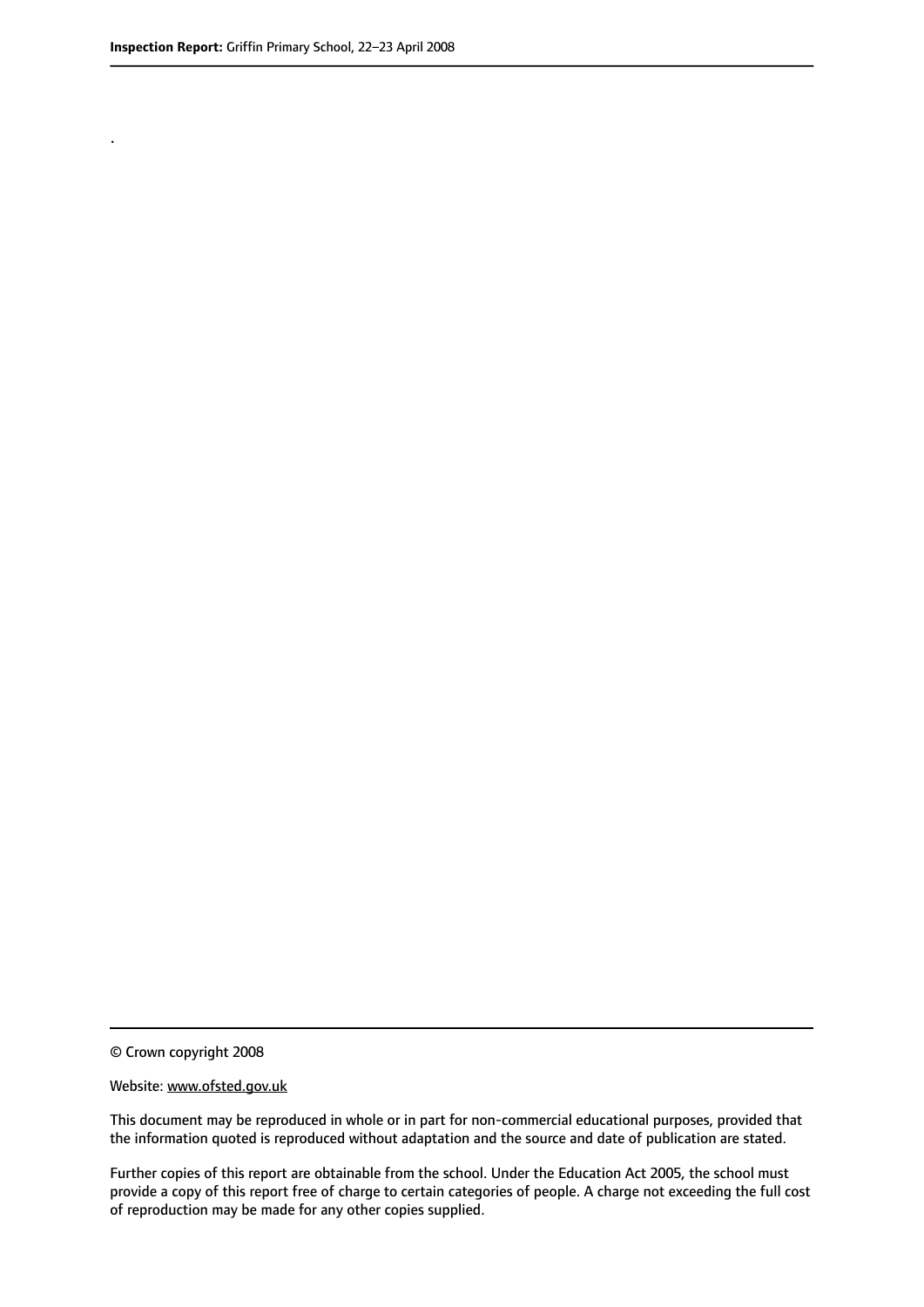# **Introduction**

The inspection was carried out by three Additional Inspectors.

## **Description of the school**

This larger than average school is situated in an area where there is significant social and economic deprivation. The proportion of pupils eligible for free school meals is well above average, as is the proportion of pupils with learning difficulties and/or disabilities. Most children come from White British backgrounds.

#### **Key for inspection grades**

| Grade 1 | Outstanding  |
|---------|--------------|
| Grade 2 | Good         |
| Grade 3 | Satisfactory |
| Grade 4 | Inadequate   |
|         |              |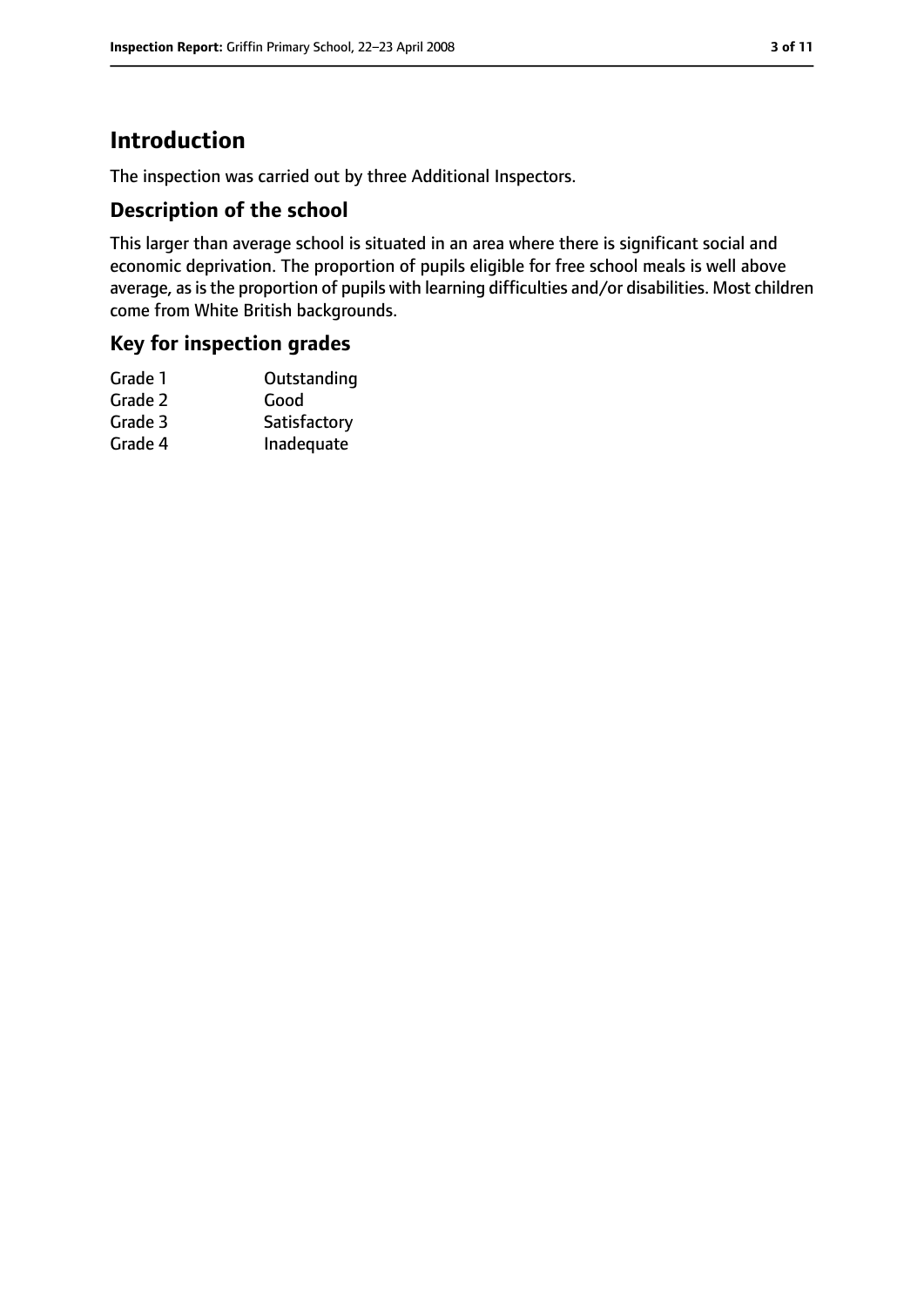# **Overall effectiveness of the school**

#### **Grade: 2**

This is a good school in which all its pupils, including those with learning difficulties and/or disabilities, are helped to become successful, well behaved and confident learners. The good leadership of the headteacher, supported by high quality senior managers and well informed governors, rightly recognises that pupils in this community can only be effective learners if they are nurtured in a caring, happy, supportive and safe environment. The school has an accurate view of its strengths and weaknesses, and works with a wide range of partners to improve pupils' aspirations and self-confidence to enable them to achieve their full potential.

Pupils achieve well considering the majority start school with skills and abilities which are significantly lower than those expected for their age. Standards at the end of Year 6 are average in English, mathematics and science. Progress is good in Key Stage 2 because teaching is consistently good and often outstanding. Pupils say how much they enjoy learning and this was self-evident in one outstanding Year 6 lesson. In a powerful reminder to pupils how to conduct an effective, safe science investigation, the teacher carried out a controlled explosion of a 'man-made Peruvian volcano'. The pupils were then required to conduct their own investigation into what happens when a variety of materials are introduced to a mixture of oil and water. 'Awesome', was how one pupil aptly described his learning. He was spot on!

Standards at the end of Year 2 have been significantly below average for some time and insufficient numbers of pupils have reached the expected levels in reading, writing and mathematics. This is because teaching has not been sufficiently challenging. The introduction of rigorous assessment systems and a more practical curriculum are helping to improve teaching in Years 1 and 2. As a result, progress is accelerating and standards are rising. However, pupils are not sufficiently involved in all lessons and they are not given sufficient guidance on what they need to do to improve further.

The school has a creative curriculum and a stimulating range of enrichment activities which develop pupils' enthusiasm for learning and their understanding of how they can stay healthy, keep themselves and others safe and become responsible, caring members of their school and local community. Pupils in this school are so proud of their healthy lifestyles that one of them has emailed the Duchess of York, who is working with a university on a project to promote healthy eating in Hull, asking her to visit the school. Pupils are delighted that she has accepted. Now that really is enterprising!! The good emphasis on teaching the basic skills of literacy, numeracy and information and communication technology (ICT) is providing pupils with necessary skills to be life-long learners. Although pupils have some understanding about other religions and cultures they are not sufficiently well prepared for the diversity of life in British society.

The confidence that the majority of parents have in the leadership and management of the school is very well placed. The school provides good value for money. The improvements made since the last inspection, and recent initiatives to raise standards in literacy and accelerate progress at Key Stage 1, show that the school has a good capacity to improve.

#### **Effectiveness of the Foundation Stage**

#### **Grade: 2**

The majority of children start in the Nursery class with skills that are significantly below those typical of their age. Children settle very happily into the Foundation Stage and quickly learn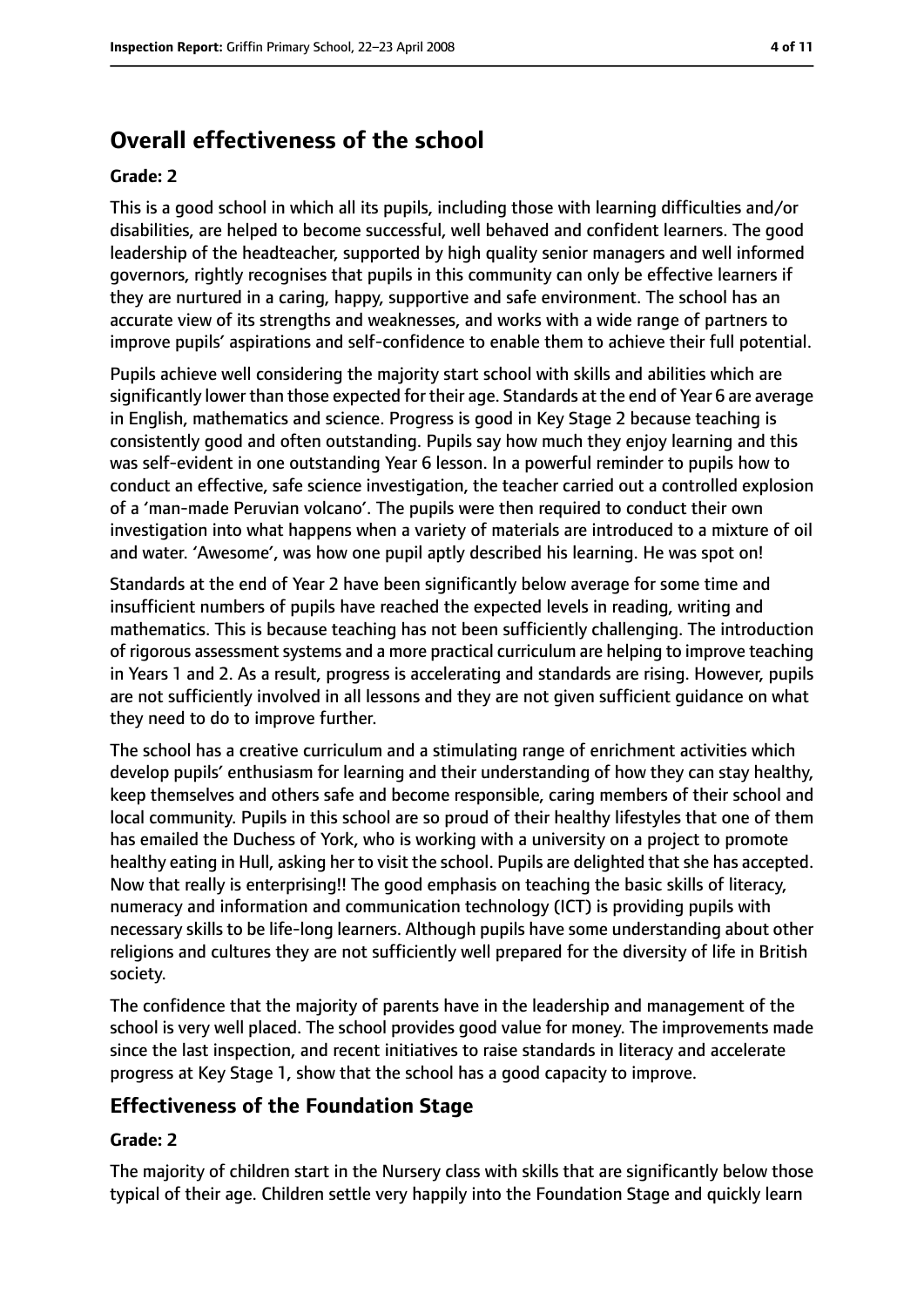the routines and how to act independently. Skilled and experienced staff plan carefully to promote these and other qualities through imaginative and interesting activities. For example, Nursery children enjoyed describing where models of wild animals had been placed in the attractively organised outdoor space, understanding terms such as 'on top of' and 'in between'. In the Reception class, children are introduced to the more structured learning of sounds and letters and this is proving successful in raising standards in writing and reading. However, adults are not always readily available to support children in these activities. One effect of this is that too little attention is paid to ensuring correct letter formation. Effective leadership ensures the quality of teaching is good and ensures that, by the time children move into Year 1, they have made good progress towards the expected learning goals for their ages, though the majority have not reached them.

## **What the school should do to improve further**

- At Key Stage 1, ensure pupils know what they have to do to improve their work and move on to the next level in their learning.
- At Key Stage 1, ensure all pupils are fully involved in whole class activities.
- Ensure that pupils have an understanding of the cultural diversity of British society.

# **Achievement and standards**

#### **Grade: 2**

Achievement is good. Standards are average by Year 6. When pupils start in Year 1, the majority have not reached the expected levels for their age. In the recent past pupils have not made the progress they should have in Key Stage 1 and standards at the end of the key stage have been significantly below average. Improved teaching and the use of assessments are now accelerating learning, and pupils are making satisfactory progress in Key Stage 1. In the present Year 2, standards are below expected levels in reading, writing and mathematics. However, these are much better than the national teacher assessments in 2007, when standards were significantly below average. Progress accelerates in Key Stage 2 and the majority of pupils in the current Year 6 are reaching the expected level in reading, writing, mathematics and science. This is a further improvement on the standards in the 2007 national tests. This is because the school has successfully raised standards in writing. Pupils with learning difficulties and/or disabilities receive good support and, as a result, they make good progress towards their individual targets.

# **Personal development and well-being**

#### **Grade: 2**

Pupils' personal development and well-being, including their spiritual, moral and social development, are good. Their cultural awareness is satisfactory but pupils do not have sufficient understanding about the rich cultural diversity found in Britain today. Good behaviour is the norm in this well ordered, friendly school community. Pupils say bullying is rare and is dealt with quickly when it does occur. Pupils say they enjoy school because 'learning is fun' and teachers 'encourage you to do well'. Most pupils are regular and punctual attenders. Pupils know how to keep fit and safe and why it is sensible to have a balanced diet. They appreciate that the daily 'activate' session wakes up their minds and bodies and prepares them well for their lessons. Pupils have a growing awareness of their responsibilities as members of their school and world community. The school council is proud of providing new benches for the playground, water bottles for each pupil and a new shelter for bikes and scooters. By the time they leave school, pupils are well prepared for the next stage of learning.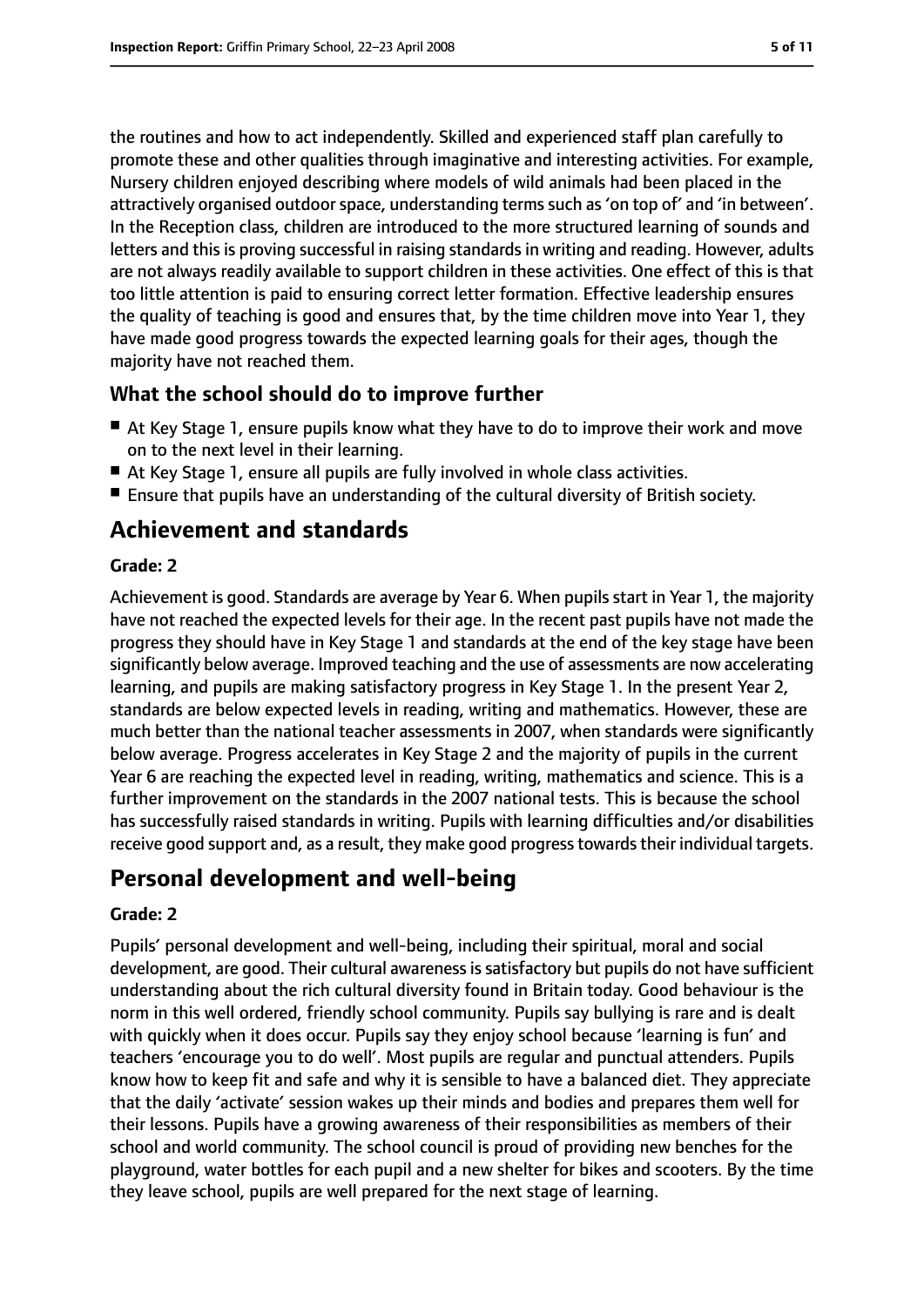# **Quality of provision**

## **Teaching and learning**

#### **Grade: 2**

Teaching is good overall. Teaching is consistently good and often outstanding in Key Stage 2. Teaching at Key Stage 1 is improving and is satisfactory; it has good features that are enabling pupils to make better progress than they have in the past.

All teachers have good relationships with their pupils and are very successful in promoting positive attitudes to learning. In Key Stage 2, lessons buzz with excitement because adults have high expectations, ask challenging questions and provide stimulating tasks which grasp the interests of pupils. Improvements in the teaching of literacy have been very effective in raising standards in writing across the school. Even the youngest, lowest attaining pupils have the skills, confidence and ideas to write independently. Pupils are also developing considerable confidence in the oral parts of lessons, especially at Key Stage 2. This is less obvious at Key Stage 1 where teachers do not effectively involve all pupils in whole class lessons. The assessment of pupils' progress is effective in identifying where pupils need extra support or challenge. Marking and class targets are used well in Key Stage 2 to identify the next steps in learning, though they are less well used in Key Stage 1. Pupils with learning difficulties and/or disabilities benefit from working in small groups where the use of practical materials, games and ICT help them learn in ways which are well matched to their individual needs. A wide variety of homework tasks extend pupils' independent learning well.

## **Curriculum and other activities**

#### **Grade: 2**

A good, innovative curriculum contributes to the strong personal development and well-being of pupils and prepares them well for the next stage of their education. Its creativeness shapes the good teaching seen during the inspection, especially in Years 3 to 6. A particular strength is the grouping of pupils by ability wherever beneficial. This helps provide very well for those in need of extra support for their learning as well as for the most able. Variety and enrichment are bywords in the school and pupils bubble with enthusiasm for the many extra activities that motivate them to learn. A key feature is the involvement of parents and grandparents, who really appreciate the opportunity to take their part in the life of the school. Some excellent displays adorn the school and demonstrate the opportunities pupils are given to learn about the world around them. Often the displays are a result of cross-curricular work which is a current developing initiative.

#### **Care, guidance and support**

#### **Grade: 2**

The care, guidance and support of pupils are good. Procedures for safeguarding pupils' welfare and ensuring health and safety meet statutory requirements. Parents and carers of children with learning difficulties and/or disabilities speak with great warmth of the high level of care and support they and their children receive. Staff know their pupils well and respond quickly to any worries they may have. Pupils say they feel valued, respected and have a sense of achievement. Attendance is just below average despite the school's concerted efforts to convince families of the importance of regular attendance. Individual progress is monitored throughout the year to identify where additional support or challenge are needed. However, in Key Stage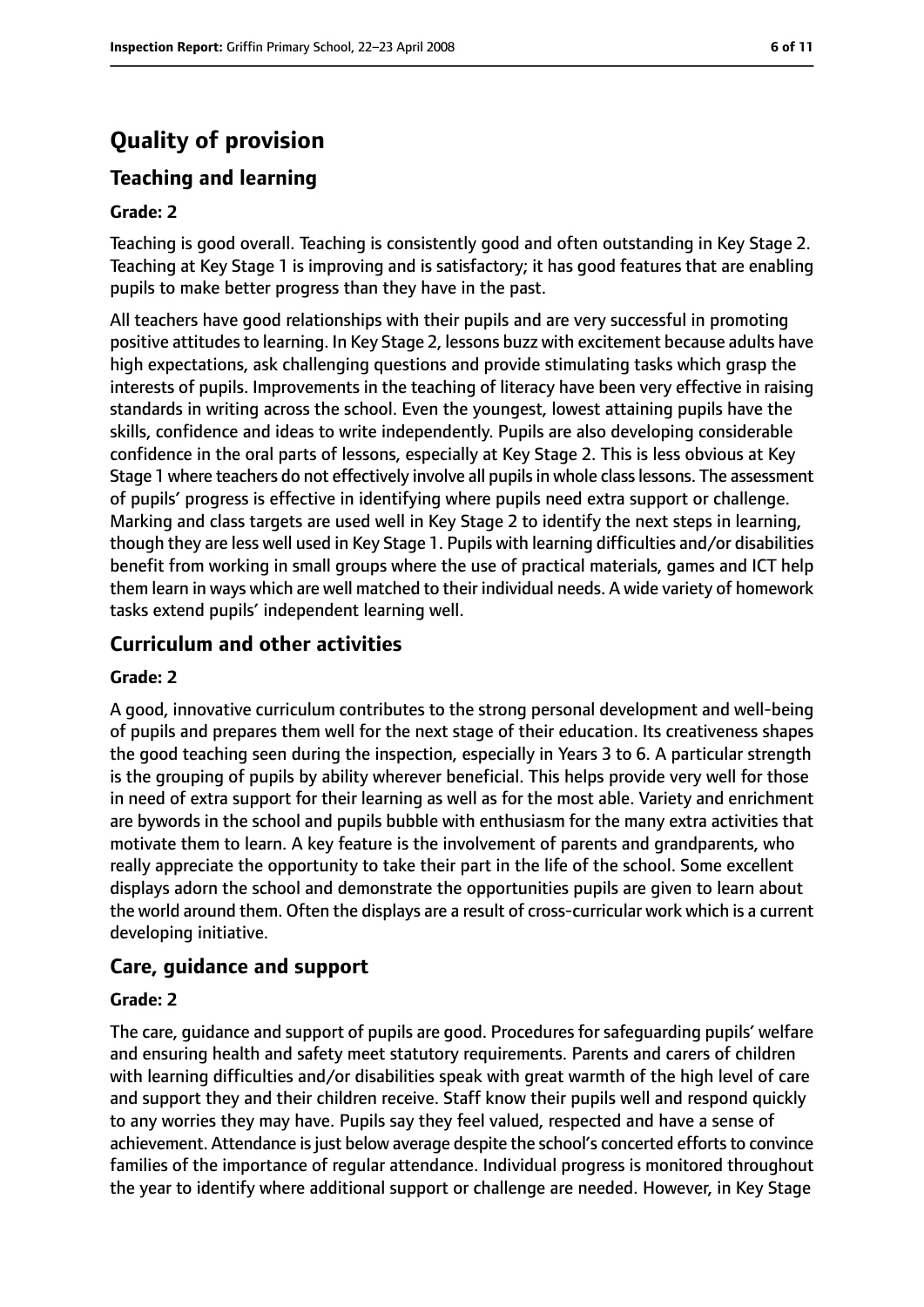1, pupils are not given sufficient guidance about how to improve their work and class targets are too general.

# **Leadership and management**

#### **Grade: 2**

The leadership and management of the headteacher are good. Together with a very strong leadership team and well informed governors, she has accurately and successfully identified what needs to be done to bring about improvements in pupils' personal development, the curriculum, standards in Key Stage 1 and in standards of literacy throughout the school. Flexible groupings of pupils, effective assessment systems, and rigorous monitoring of the teaching and learning are all leading to improvements in all aspects of the school's work. The school is working with a range of local and national partners, including sporting groups, businesses, universities, the media, the local authority and not least of all families, utilising their skills and talents to enrich pupils' learning. Pupils' self-esteem and confidence in what they can achieve are beginning to shine through and standards are rising. At Key Stage 2, pupils are well prepared to meet ever more challenging targets and at Key Stage 1 the low standards of previous years are beginning to rise.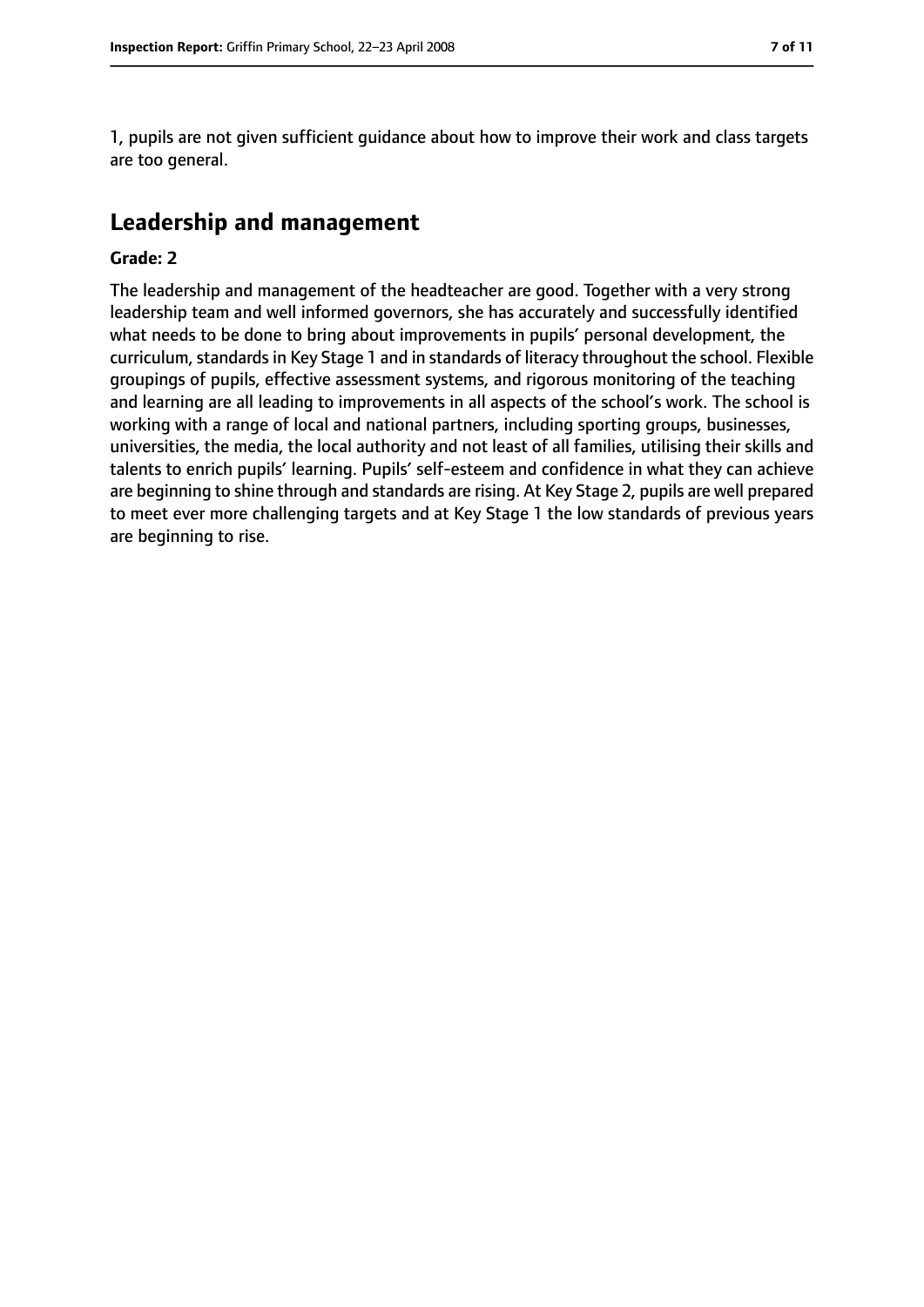**Any complaints about the inspection or the report should be made following the procedures set out in the guidance 'Complaints about school inspection', which is available from Ofsted's website: www.ofsted.gov.uk.**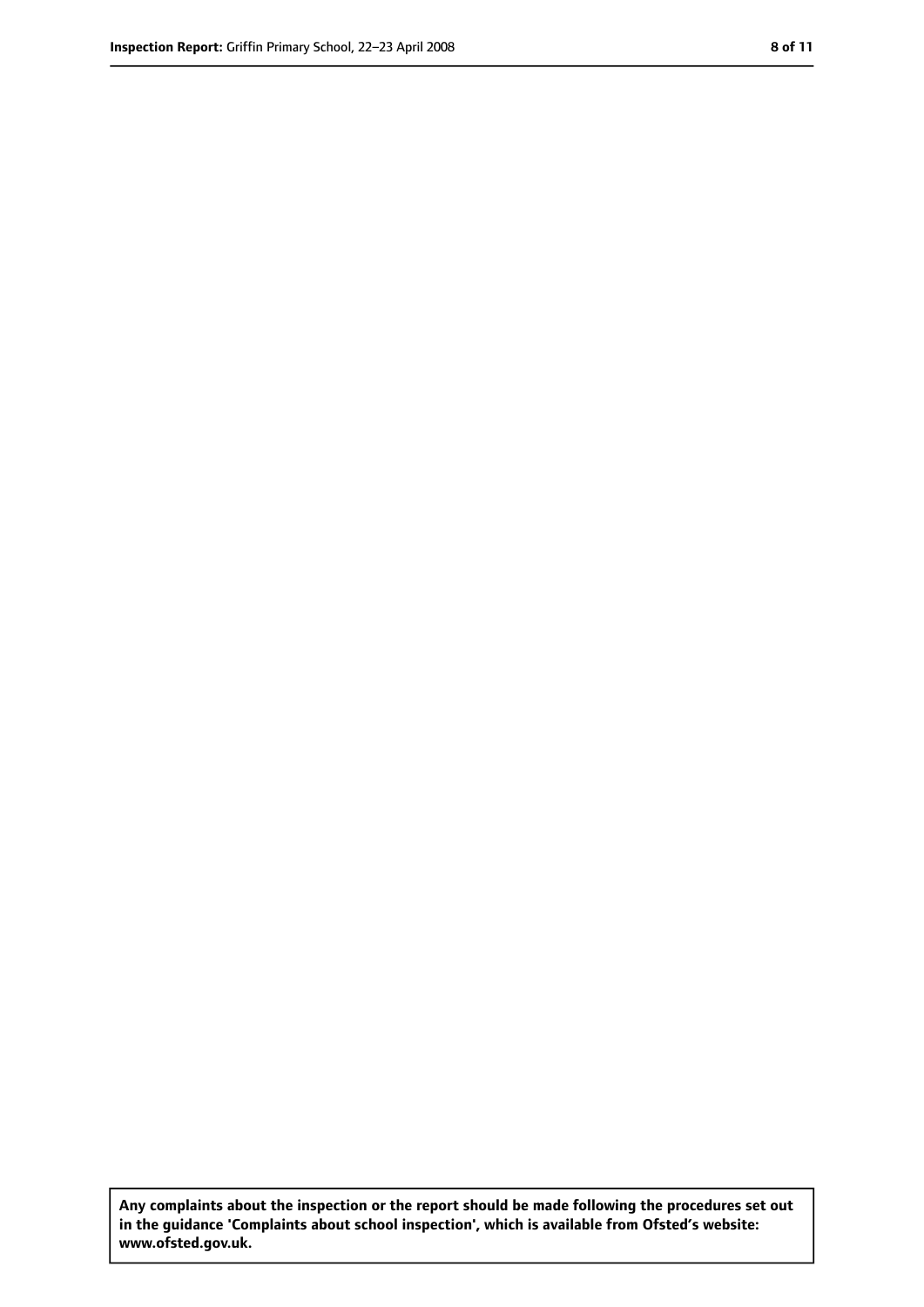#### **Annex A**

# **Inspection judgements**

| $^{\backprime}$ Key to judgements: grade 1 is outstanding, grade 2 good, grade 3 satisfactory, and | <b>School</b>  |
|----------------------------------------------------------------------------------------------------|----------------|
| arade 4 inadequate                                                                                 | <b>Overall</b> |

# **Overall effectiveness**

| How effective, efficient and inclusive is the provision of education, integrated<br>care and any extended services in meeting the needs of learners? |     |
|------------------------------------------------------------------------------------------------------------------------------------------------------|-----|
| Effective steps have been taken to promote improvement since the last<br>inspection                                                                  | Yes |
| How well does the school work in partnership with others to promote learners'<br>well-being?                                                         |     |
| The effectiveness of the Foundation Stage                                                                                                            |     |
| The capacity to make any necessary improvements                                                                                                      |     |

## **Achievement and standards**

| How well do learners achieve?                                                                               |  |
|-------------------------------------------------------------------------------------------------------------|--|
| The standards <sup>1</sup> reached by learners                                                              |  |
| How well learners make progress, taking account of any significant variations between<br>groups of learners |  |
| How well learners with learning difficulties and disabilities make progress                                 |  |

## **Personal development and well-being**

| How good is the overall personal development and well-being of the<br>learners?                                  |  |
|------------------------------------------------------------------------------------------------------------------|--|
| The extent of learners' spiritual, moral, social and cultural development                                        |  |
| The extent to which learners adopt healthy lifestyles                                                            |  |
| The extent to which learners adopt safe practices                                                                |  |
| How well learners enjoy their education                                                                          |  |
| The attendance of learners                                                                                       |  |
| The behaviour of learners                                                                                        |  |
| The extent to which learners make a positive contribution to the community                                       |  |
| How well learners develop workplace and other skills that will contribute to<br>their future economic well-being |  |

## **The quality of provision**

| How effective are teaching and learning in meeting the full range of the<br>learners' needs?          |  |
|-------------------------------------------------------------------------------------------------------|--|
| How well do the curriculum and other activities meet the range of needs<br>and interests of learners? |  |
| How well are learners cared for, quided and supported?                                                |  |

 $^1$  Grade 1 - Exceptionally and consistently high; Grade 2 - Generally above average with none significantly below average; Grade 3 - Broadly average to below average; Grade 4 - Exceptionally low.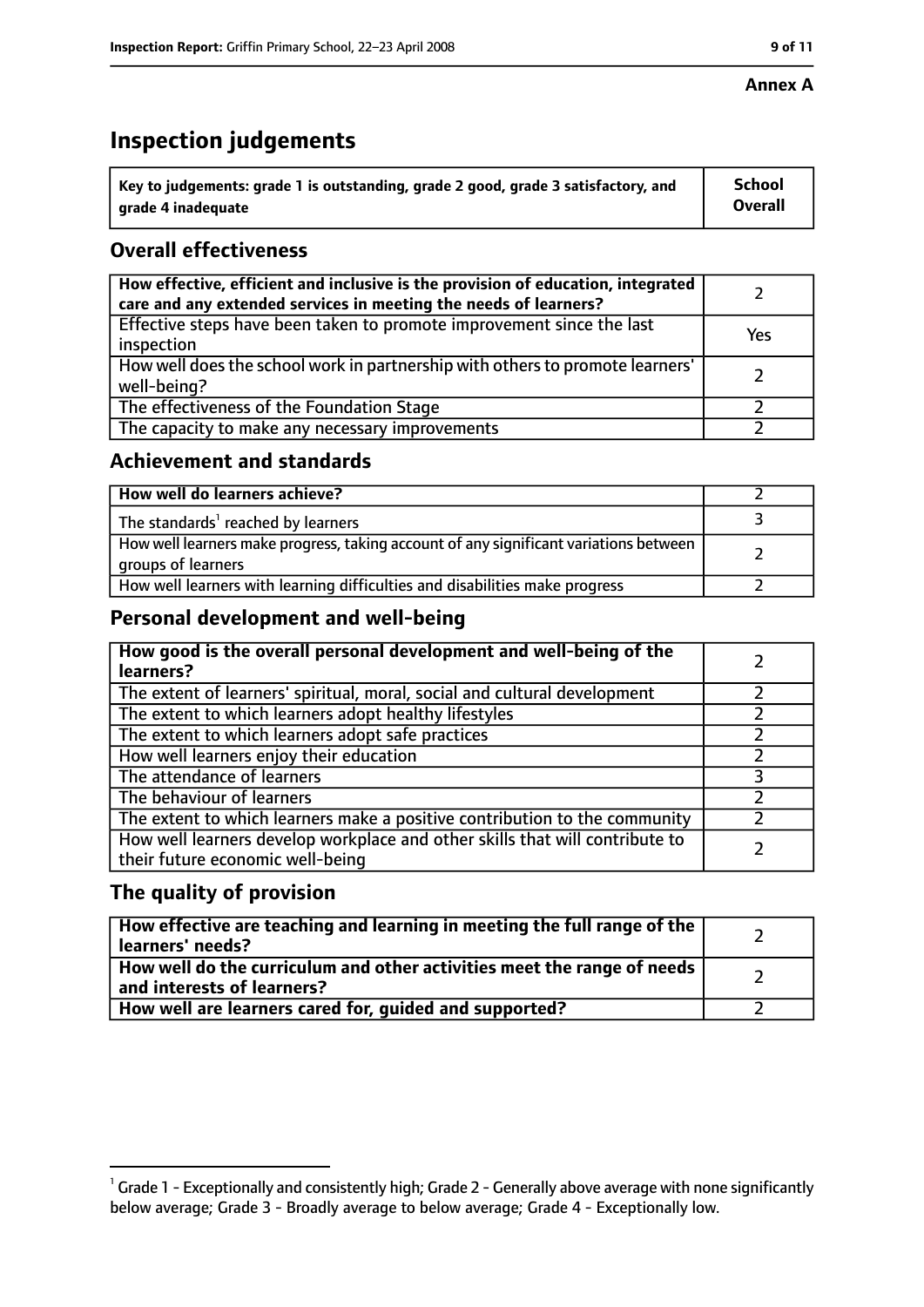## **Annex A**

# **Leadership and management**

| How effective are leadership and management in raising achievement<br>and supporting all learners?                                              |     |
|-------------------------------------------------------------------------------------------------------------------------------------------------|-----|
| How effectively leaders and managers at all levels set clear direction leading<br>to improvement and promote high quality of care and education |     |
| How effectively leaders and managers use challenging targets to raise standards                                                                 |     |
| The effectiveness of the school's self-evaluation                                                                                               |     |
| How well equality of opportunity is promoted and discrimination tackled so<br>that all learners achieve as well as they can                     |     |
| How effectively and efficiently resources, including staff, are deployed to<br>achieve value for money                                          | 7   |
| The extent to which governors and other supervisory boards discharge their<br>responsibilities                                                  | 7   |
| Do procedures for safequarding learners meet current government<br>requirements?                                                                | Yes |
| Does this school require special measures?                                                                                                      | No  |
| Does this school require a notice to improve?                                                                                                   | No  |